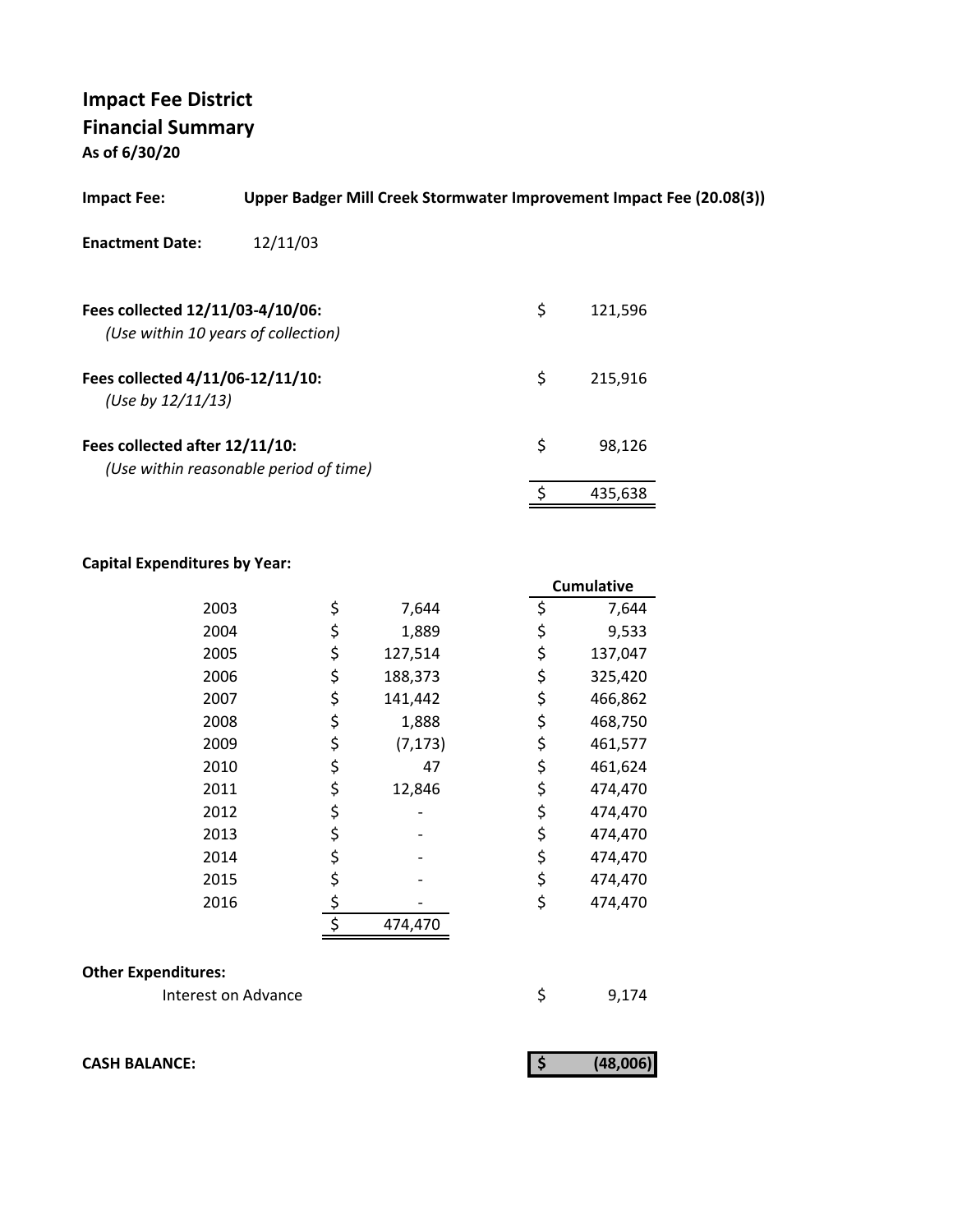**As of 6/30/20**

| <b>Impact Fee:</b>                                                     |                                        |    | Door Creek North Phase 2 Improvements Impact Fee (20.08(4)) |  |
|------------------------------------------------------------------------|----------------------------------------|----|-------------------------------------------------------------|--|
| <b>Enactment Date:</b>                                                 | 3/17/04                                |    |                                                             |  |
| Fees collected 3/17/04-4/10/06:<br>(Use within 10 years of collection) |                                        | Ś. | 235.710                                                     |  |
| Fees collected 4/11/06-3/17/11:<br>(Use by $3/17/14$ )                 |                                        | \$ | 99.202                                                      |  |
| Fees collected after 3/17/11:                                          | (Use within reasonable period of time) | Ś  | 769,400                                                     |  |

### **Capital Expenditures by Year:**

|      |              | <b>Cumulative</b> |
|------|--------------|-------------------|
| 2004 | \$1,186,316  | \$1,186,316       |
| 2005 | \$<br>4,414  | \$1,190,730       |
| 2006 | \$<br>1,832  | \$1,192,561       |
| 2007 | \$<br>61,157 | \$1,253,719       |
| 2008 | \$           | \$1,253,719       |
| 2009 | \$           | \$1,253,719       |
| 2010 | \$           | \$1,253,719       |
| 2011 | \$           | \$1,253,719       |
| 2012 | \$           | \$1,253,719       |
| 2013 | \$           | \$1,253,719       |
| 2014 | \$           | \$1,253,719       |
| 2015 | \$           | \$1,253,719       |
| 2016 | \$           | \$1,253,719       |
|      | 1,253,719    |                   |

### **Other Expenditures:**

| Interest on Advance | 63,925 |
|---------------------|--------|
|---------------------|--------|

**CASH BALANCE:** (213,331)

 $$ 1,104,312$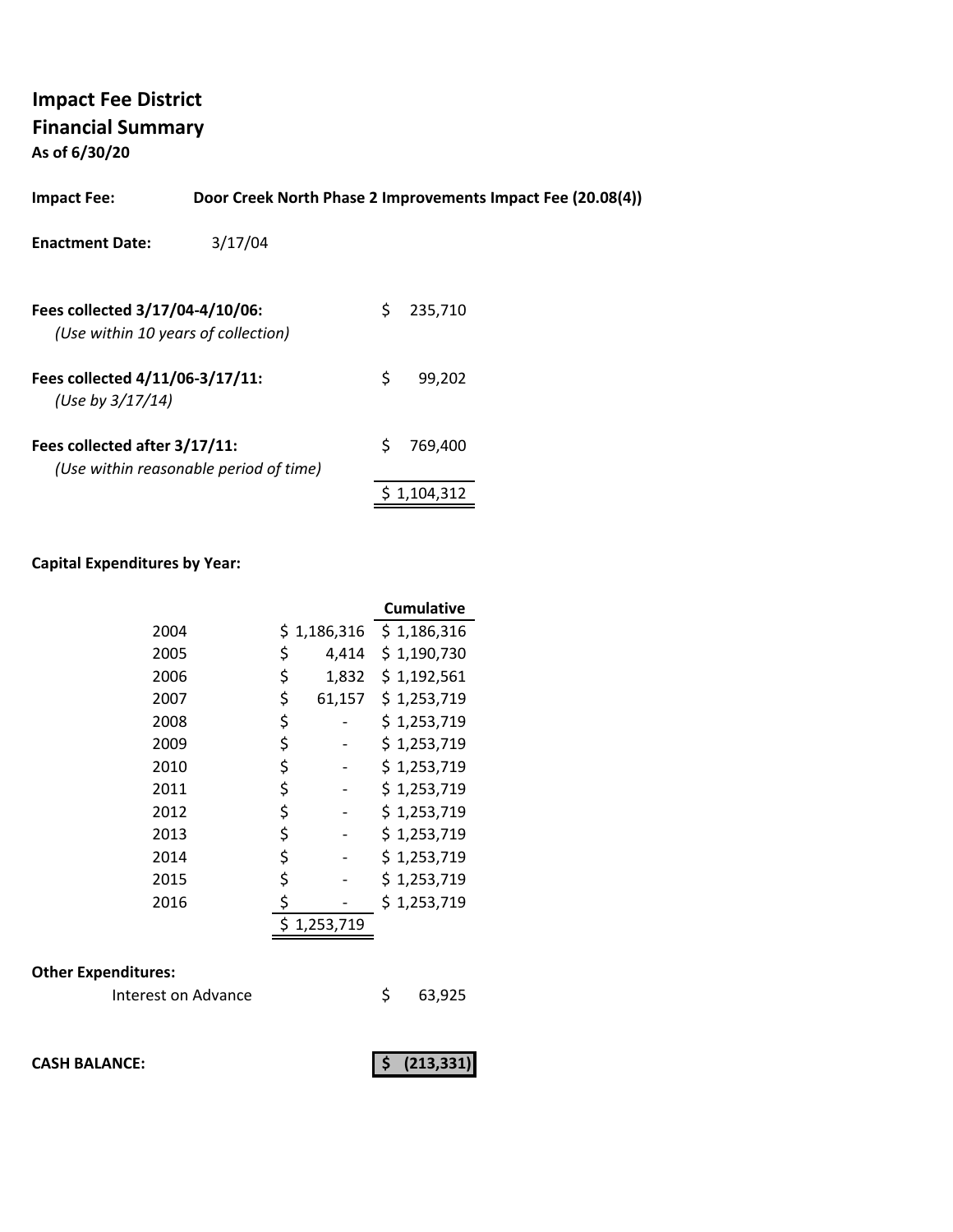### **As of 6/30/20**

### **Impact Fee: Valley View Road Sewer and Drainage Improvement (22.08(5))**

#### **Enactment Date:** 7/12/05

|                                                                         |    | <b>Sewer</b> |  |    | <b>Stormwater</b> |
|-------------------------------------------------------------------------|----|--------------|--|----|-------------------|
| Fees collected 7/12/05-4/10/06:<br>(Use within 10 years of collection)  |    |              |  | \$ |                   |
| Fees collected 4/11/06-7/12/12:<br>(Use by 7/12/15)                     | Ś  | 6,155        |  | Ś  | 7,827             |
| Fees collected after 7/12/12:<br>(Use within reasonable period of time) | Ŝ. | 56,429       |  | Ś. | 30,993            |
|                                                                         | ¢  | 62,584       |  |    | 38,820            |
| <b>Debt Proceeds:</b>                                                   | \$ | 220,000      |  |    |                   |

#### **Capital Expenditures by Year:**

|                                 |    |         | <b>SEWER</b> |                   |               | <b>STORMWATER</b> |                   |
|---------------------------------|----|---------|--------------|-------------------|---------------|-------------------|-------------------|
|                                 |    |         |              | <b>Cumulative</b> |               |                   | <b>Cumulative</b> |
| 2005                            | \$ | 233,802 | \$           | 233,802           | \$<br>354,923 |                   | 354,923           |
| 2006                            |    | 16,262  |              | 250,063           | 47,531        |                   | 402,455           |
| 2007                            |    | 230     | \$           | 250,293           | 1,500         |                   | 403,954           |
| 2008                            |    | (36)    | \$           | 250,257           | 1,536         |                   | 405,490           |
| 2009                            | Ş  | 6,884   | \$           | 257,142           |               | S                 | 405,490           |
| 2010                            |    | 20,327  | \$           | 277,469           |               |                   | 405,490           |
| 2011                            | S  | 34,457  | \$           | 311,926           |               |                   | 405,490           |
| 2012                            | \$ | 7,441   | \$           | 319,367           |               |                   | 405,490           |
| 2013                            | Ş  | 578     | \$           | 319,945           |               | S.                | 405,490           |
| 2014                            |    |         |              | 319,945           |               |                   | 405,490           |
| 2015                            |    |         | \$           | 319,945           |               | \$                | 405,490           |
| 2016                            | \$ |         | \$           | 319,945           |               | \$                | 405,490           |
|                                 |    | 319,945 |              |                   | 405,490       |                   |                   |
| <b>Other Expenditures:</b>      |    |         |              |                   |               |                   |                   |
| Interest on Advance             |    |         | \$           | 18,935            |               | \$                | 23,998            |
| Debt Principal & Interest (net) |    |         | \$           | 226,206           |               |                   |                   |
| <b>CASH BALANCE:</b>            |    |         |              | (282, 502)        |               |                   | (390, 668)        |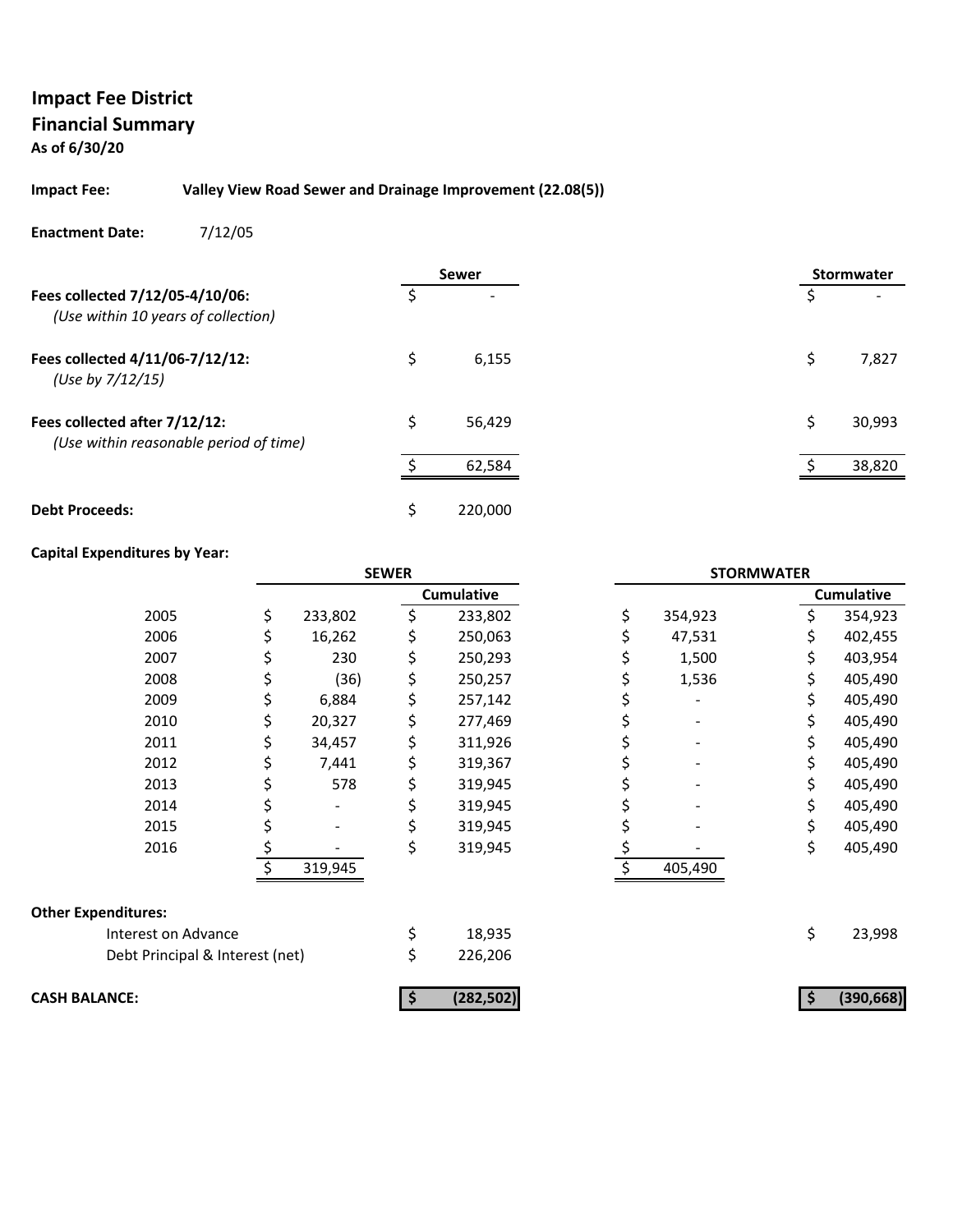**As of 6/30/20**

| <b>Impact Fee:</b>                                    | <b>Felland Road Sanitary Sewer Improvement (20.08(7))</b> |    |         |
|-------------------------------------------------------|-----------------------------------------------------------|----|---------|
| <b>Enactment Date:</b>                                | 12/20/07                                                  |    |         |
| Fees collected 12/20/07-4/10/06:                      | (Use within 10 years of collection)                       | \$ |         |
| Fees collected 4/11/06-12/20/14:<br>(Use by 12/20/17) |                                                           | \$ |         |
| Fees collected after 12/20/14:                        | (Use within reasonable period of time)                    | \$ | 100.473 |
|                                                       |                                                           | \$ | 100.473 |

### **Capital Expenditures by Year:**

|      |               |    | <b>Cumulative</b> |
|------|---------------|----|-------------------|
| 2007 | \$<br>54,453  | \$ | 54,453            |
| 2008 | \$<br>680,651 | \$ | 735,104           |
| 2009 | \$<br>854,468 | \$ | 1,589,572         |
| 2010 | \$<br>19,749  | \$ | 1,609,321         |
| 2011 | \$<br>281     | \$ | 1,609,602         |
| 2012 | \$            | \$ | 1,609,602         |
| 2013 | \$            | \$ | 1,609,602         |
| 2014 | \$            | \$ | 1,609,602         |
| 2015 | \$            | \$ | 1,609,602         |
| 2016 |               | \$ | 1,609,602         |
|      | 1,609,602     |    |                   |

#### **Other Expenditures:**

Interest on Advance **1920** \$91,934

**CASH BALANCE:** (1,601,063)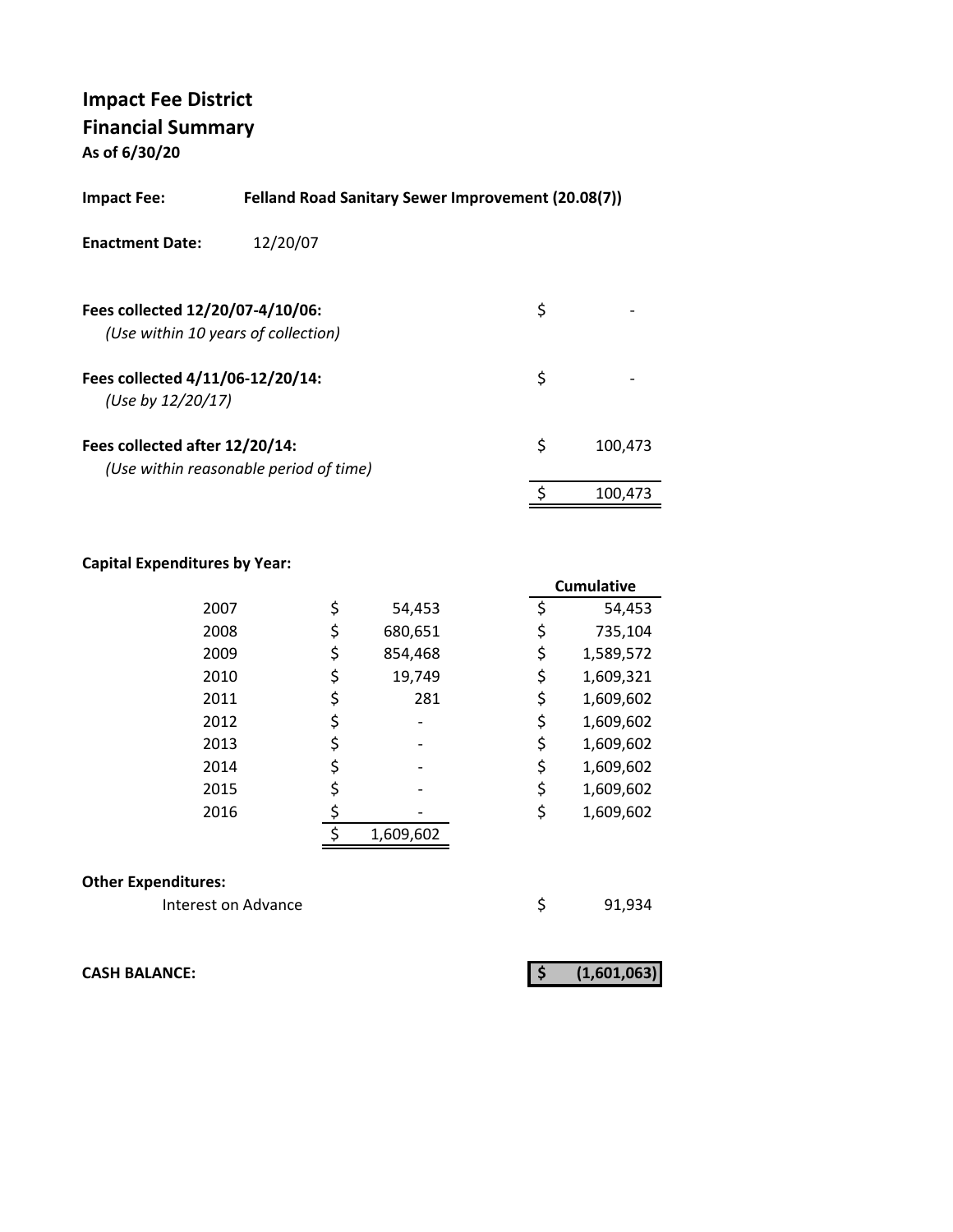**As of 6/30/20**

| Impact Fee:                                                           | Elderberry Neighborhood Sanitary Sewer Improvement (20.08(8)) |               |
|-----------------------------------------------------------------------|---------------------------------------------------------------|---------------|
| <b>Enactment Date:</b>                                                | 11/22/08                                                      |               |
| Fees collected Before 4/10/06:<br>(Use within 10 years of collection) |                                                               | N/A           |
| Fees collected 4/11/06-11/22/15:<br>(Use by $11/22/18$ )              |                                                               | \$<br>104,033 |
| Fees collected after 11/22/15:                                        | (Use within reasonable period of time)                        | \$<br>150,828 |
|                                                                       |                                                               | 254.861       |
|                                                                       |                                                               |               |

### **Capital Expenditures by Year:**

|                            |    |         | <b>Cumulative</b> |
|----------------------------|----|---------|-------------------|
| 2008                       | \$ | 52,335  | \$<br>52,335      |
| 2009                       | \$ | 268,548 | \$<br>320,883     |
| 2010                       | \$ | 508     | \$<br>321,391     |
| 2011                       | \$ |         | \$<br>321,391     |
| 2012                       | \$ |         | \$<br>321,391     |
| 2013                       | \$ |         | \$<br>321,391     |
| 2014                       | \$ |         | \$<br>321,391     |
| 2015                       | \$ |         | \$<br>321,391     |
| 2016                       | \$ |         | \$<br>321,391     |
|                            | ¢  | 321,391 |                   |
| <b>Other Expenditures:</b> |    |         |                   |
| Interest on Advance        |    |         | \$<br>13,820      |

**CASH BALANCE: (80,350) \$** 

|--|--|--|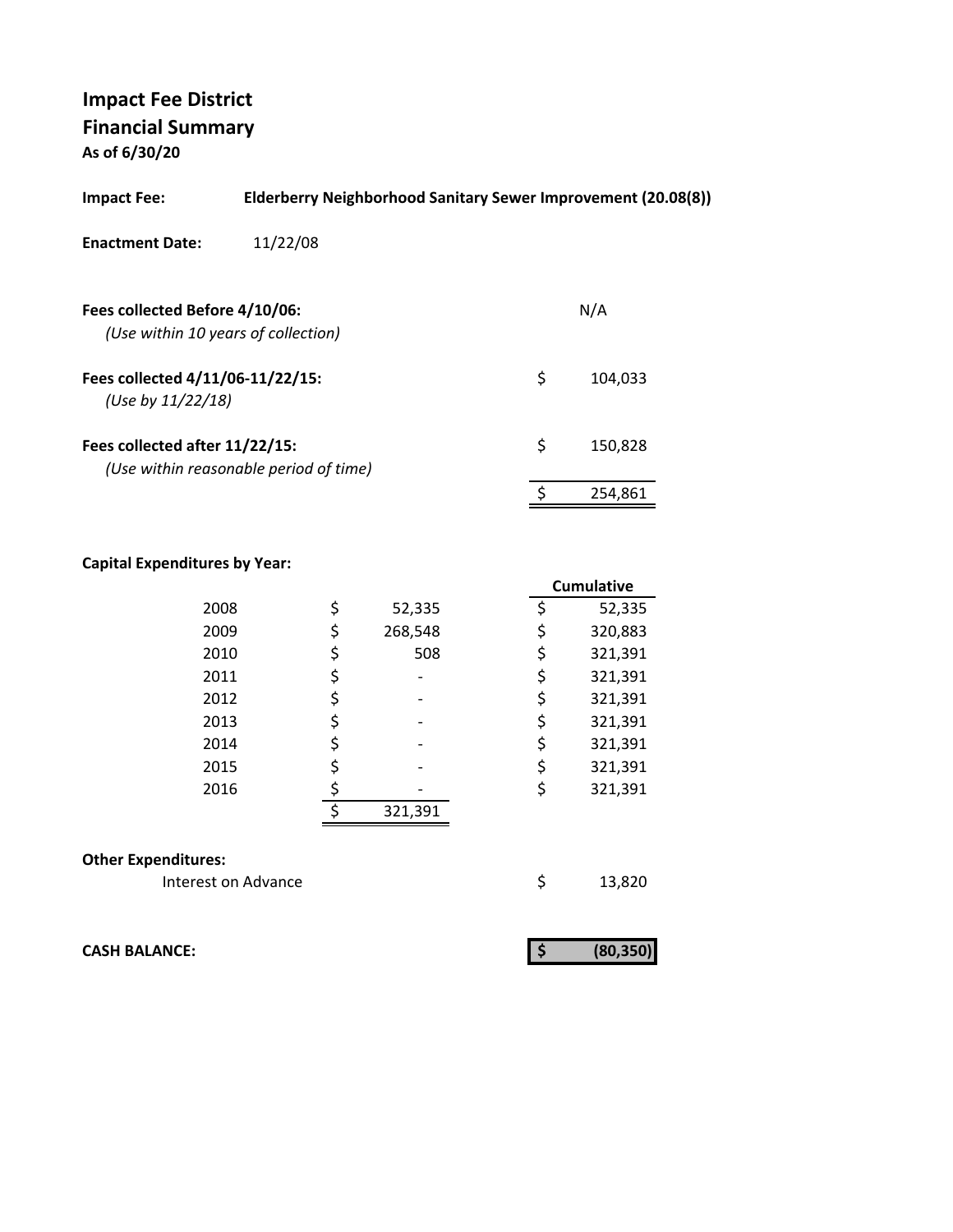**As of 6/30/20**

| <b>Impact Fee:</b>                                                      | Northeast Neighborhood Sanitary Sewer Improvement (20.08(9)) |         |          |            |  |
|-------------------------------------------------------------------------|--------------------------------------------------------------|---------|----------|------------|--|
| <b>Enactment Date:</b>                                                  | 3/14/09                                                      |         |          |            |  |
| Fees collected Before 4/10/06:<br>(Use within 10 years of collection)   |                                                              |         |          | N/A        |  |
| Fees collected 4/11/06-3/14/16:<br>(Use by 3/14/19)                     |                                                              |         | \$       |            |  |
| Fees collected after 3/14/16:<br>(Use within reasonable period of time) |                                                              |         | \$       | 56,697     |  |
|                                                                         |                                                              |         | \$       | 56,697     |  |
| <b>Debt Proceeds:</b>                                                   |                                                              |         | \$       | 290,000    |  |
| <b>Capital Expenditures by Year:</b>                                    |                                                              |         |          |            |  |
|                                                                         |                                                              |         |          | Cumulative |  |
| 2009                                                                    | \$                                                           | 359,509 | \$       | 359,509    |  |
| 2010                                                                    | \$                                                           | 260,073 | ややみ      | 619,582    |  |
| 2011                                                                    | ぐぐぐら                                                         | (1)     |          | 619,581    |  |
| 2012                                                                    |                                                              |         |          | 619,581    |  |
| 2013                                                                    |                                                              |         |          | 619,581    |  |
| 2014                                                                    |                                                              |         |          | 619,581    |  |
| 2015                                                                    |                                                              |         | \$       | 619,581    |  |
| 2016                                                                    |                                                              |         |          |            |  |
| 2017                                                                    | \$\$\$                                                       |         |          |            |  |
| 2018                                                                    |                                                              |         |          |            |  |
| 2019                                                                    |                                                              |         |          |            |  |
| 2020                                                                    | ج<br>\$                                                      | 509     | \$       | 620,090    |  |
|                                                                         |                                                              | 620,090 |          |            |  |
| <b>Other Expenditures:</b>                                              |                                                              |         |          |            |  |
| Interest on Advance                                                     |                                                              |         |          | 17,446     |  |
|                                                                         | Debt Principal & Interest (net)                              |         | \$<br>\$ | 298,181    |  |
| <b>CASH BALANCE:</b>                                                    |                                                              |         | \$       | (589, 020) |  |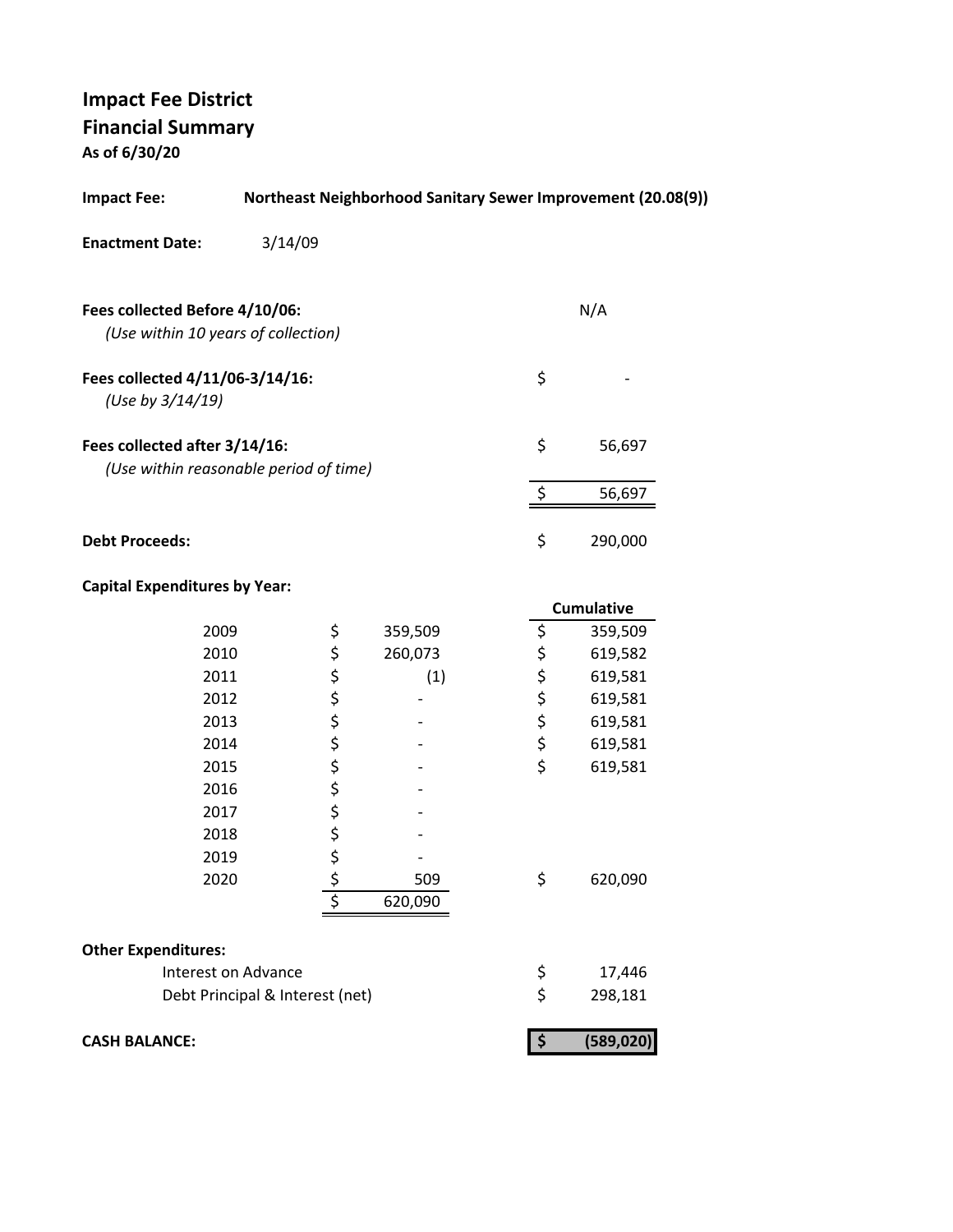**As of 6/30/20**

#### **Impact Fee: Lower Badger Mill Creek Sanitary and Stormwater Management (20.08(10))**

**Enactment Date:** 12/5/09

|                                                                         |    | Sewer                    | <b>Stormwater</b> |
|-------------------------------------------------------------------------|----|--------------------------|-------------------|
| Fees collected 7/12/05-4/10/06:<br>(Use within 10 years of collection)  | Ś  | $\overline{\phantom{0}}$ | \$                |
| Fees collected 4/11/06-12/5/16:<br>(Use by 12/5/19)                     | \$ | 360.452                  | \$<br>689,372     |
| Fees collected after 12/5/16:<br>(Use within reasonable period of time) | \$ | 1,011,791                | 1,232,620         |
|                                                                         |    | 1,372,243                | 1,921,992         |
| <b>Debt Proceeds:</b>                                                   | \$ | 1.952.700                |                   |

### **Capital Expenditures by Year:**

|                                 | <b>SEWER</b>    |    | <b>STORMWATER</b> |               |                      |                   |
|---------------------------------|-----------------|----|-------------------|---------------|----------------------|-------------------|
|                                 |                 |    | <b>Cumulative</b> |               |                      | <b>Cumulative</b> |
| 2009                            | \$<br>812,879   | \$ | 812,879           | \$<br>37,716  | \$                   | 37,716            |
| 2010                            | \$<br>241,355   | \$ | 1,054,234         | \$            | \$                   | 37,716            |
| 2011                            | \$<br>(61, 626) | \$ | 992,608           | \$<br>266     | \$                   | 37,982            |
| 2012                            | \$<br>498,829   | \$ | 1,491,437         | \$            | \$                   | 37,982            |
| 2013                            | \$<br>200       | \$ | 1,491,637         | \$            | \$                   | 37,982            |
| 2014                            | \$<br>213,769   | \$ | 1,705,405         | \$            | \$                   | 37,982            |
| 2015                            | \$1,001,448     | \$ | 2,706,853         | \$<br>450,626 | \$                   | 488,608           |
| 2016                            | \$<br>516,633   | \$ | 3,223,486         | \$            | \$                   | 488,608           |
| 2017                            | \$<br>67        | \$ | 3,223,553         | \$            | \$                   | 488,608           |
| 2018                            | \$<br>59,693    | \$ | 3,283,246         | \$<br>49,970  | \$                   | 538,578           |
| 2019                            | \$              | \$ | 3,283,246         | \$<br>13,915  | \$                   | 552,493           |
| 2020                            | \$              | \$ | 3,283,246         | \$<br>150,101 | \$                   | 702,594           |
|                                 | \$3,283,246     |    |                   | \$702,594.16  |                      |                   |
| <b>Other Expenditures:</b>      |                 |    |                   |               |                      |                   |
| Interest on Advance             |                 | \$ | 21,137            |               | \$                   | 4,835             |
| Debt Principal & Interest (net) |                 | \$ | 1,643,198         |               |                      |                   |
| <b>CASH BALANCE:</b>            |                 | 5  | (1,622,638)       |               | $\boldsymbol{\zeta}$ | 1,214,563         |
|                                 |                 |    | Combined Total: S | (408, 075)    |                      |                   |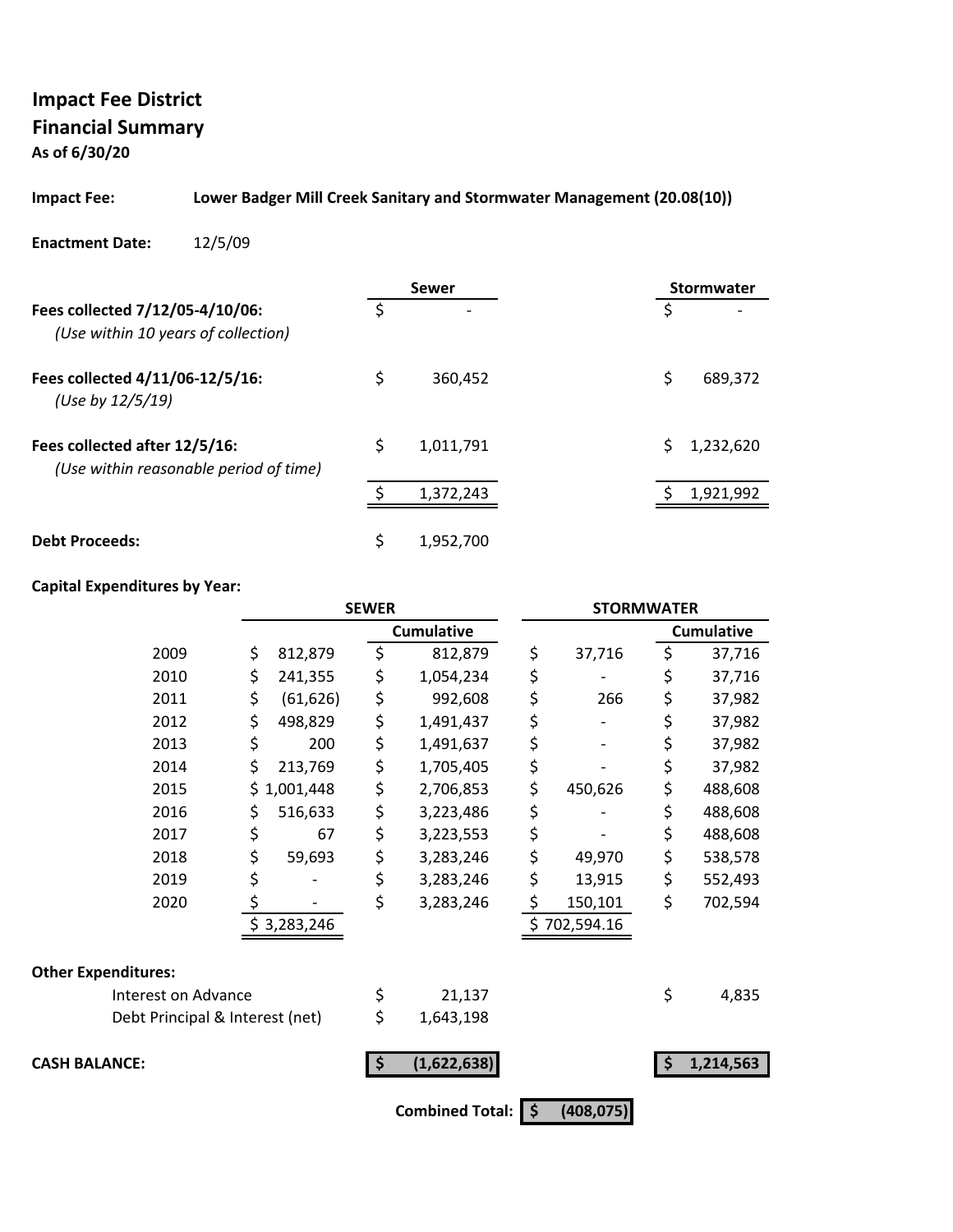**As of 6/30/20**

| <b>Impact Fee:</b>                                  | Jeffy Trail Sanitary Sewer (20.08(11)) |              |
|-----------------------------------------------------|----------------------------------------|--------------|
| <b>Enactment Date:</b>                              | 3/28/13                                |              |
| Fees collected Before 4/10/06:                      | (Use within 10 years of collection)    | N/A          |
| Fees collected 4/11/06-3/28/20:<br>(Use by 3/28/23) |                                        | \$<br>92,937 |
| Fees collected after 3/28/20:                       | (Use within reasonable period of time) | \$           |
|                                                     |                                        | 92,937       |
|                                                     |                                        |              |

### **Capital Expenditures by Year:**

|                        |              |    | <b>Cumulative</b> |
|------------------------|--------------|----|-------------------|
| 2013                   | \$<br>83,135 | Ş  | 83,135            |
| 2014                   | \$           | \$ | 83,135            |
| 2015                   | \$           | \$ | 83,135            |
| 2016                   |              | \$ | 83,135            |
|                        | 83,135       |    |                   |
|                        |              |    |                   |
| <b>Other Revenues:</b> |              |    |                   |
| Interest Income        |              | \$ | 502               |

| <b>CASH BALANCE:</b> |  |  |
|----------------------|--|--|
|----------------------|--|--|

| <b>CASH BALANCE:</b> | 10,304 |
|----------------------|--------|
|                      |        |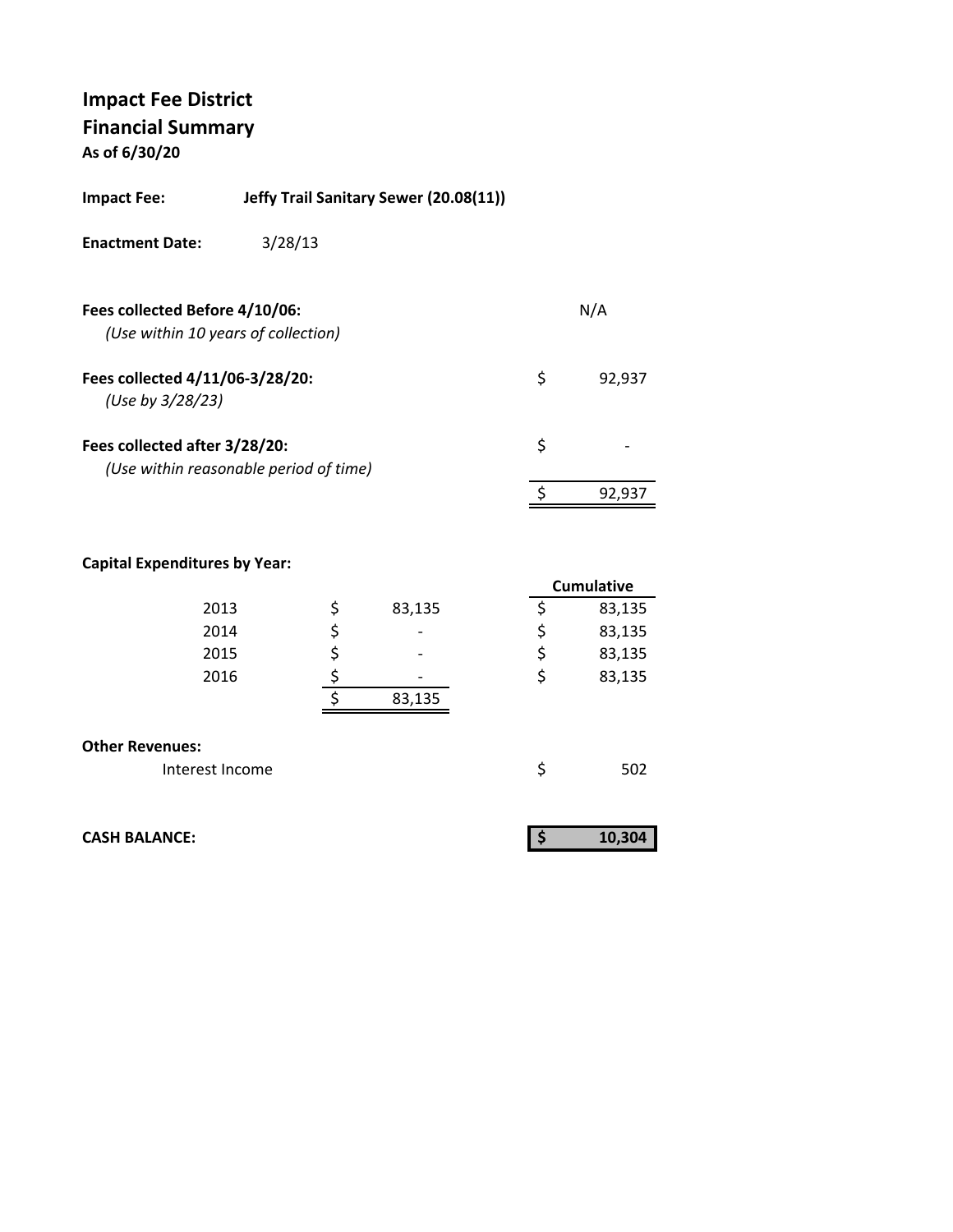**As of 6/30/20**

| <b>Impact Fee:</b>                                                      |        |          |                  |          | West Elderberry Neighborhood Sanitary Sewer Improvement (20.08(1)) |  |
|-------------------------------------------------------------------------|--------|----------|------------------|----------|--------------------------------------------------------------------|--|
| <b>Enactment Date:</b>                                                  | 8/3/18 |          |                  |          |                                                                    |  |
|                                                                         |        |          |                  |          |                                                                    |  |
| Fees collected Before 4/10/06:                                          |        |          |                  |          | N/A                                                                |  |
| (Use within 10 years of collection)                                     |        |          |                  |          |                                                                    |  |
| Fees collected 4/11/06-3/28/20:<br>(Use by 3/28/23)                     |        |          |                  | \$       |                                                                    |  |
| Fees collected after 3/28/20:<br>(Use within reasonable period of time) |        |          |                  | \$       | 33,453                                                             |  |
|                                                                         |        |          |                  | \$       | 33,453                                                             |  |
| <b>Capital Expenditures by Year:</b>                                    |        |          |                  |          |                                                                    |  |
|                                                                         |        |          |                  |          | <b>Cumulative</b>                                                  |  |
| 2018<br>2019                                                            |        |          | 9,976            | \$       | 9,976                                                              |  |
| 2020                                                                    |        |          | 615,911<br>7,236 | \$<br>\$ | 625,887.61<br>633,123                                              |  |
| 2021                                                                    |        |          |                  | \$       | 633,123                                                            |  |
|                                                                         |        | \$\$\$\$ | 633,123          |          |                                                                    |  |
| <b>Other Revenues:</b>                                                  |        |          |                  |          |                                                                    |  |
| Interest Income                                                         |        |          |                  | \$       |                                                                    |  |
| <b>CASH BALANCE:</b>                                                    |        |          |                  | \$       | (599,670                                                           |  |